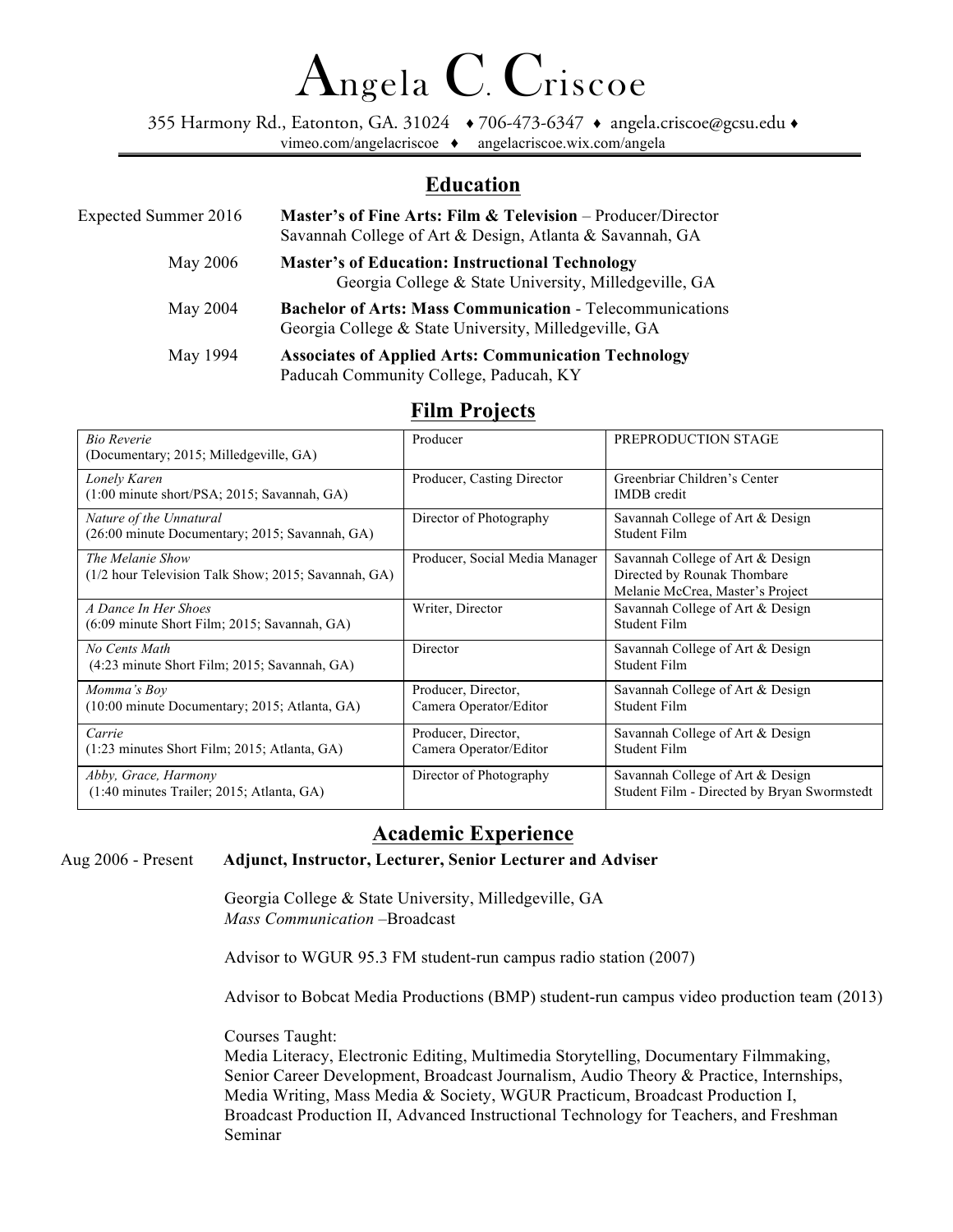# Angela C. Criscoe

angelacriscoe.wix.com/angelaī

# **Professional Experience**

| <b>Assistant Director of Admissions</b>  | Dec $20015 - Aug\ 2006$ |
|------------------------------------------|-------------------------|
| Georgia College & State University       | Milledgeville, GA       |
| <b>Graduate Assistant</b>                | Aug 2005 - Dec 2005     |
| Georgia College & State University       | Milledgeville, GA       |
| <b>Management Information Specialist</b> | Aug 2000 - Oct 2004     |
| Georgia College & State University       | Milledgeville, GA       |
| Project Manager                          | Apr 2000 - Aug 2000     |
| Visual Benefits Technologies             | Greensboro, GA          |
| <b>Marketing / Media Coordinator</b>     | Jul 1998 - Apr 2000     |
| Bojangles' Corporate Office              | Charlotte, NC           |
| <b>National Sales Assistant</b>          | Jan 1998 - Jul 1998     |
| WCNC, NBC 6, A.H. Belo                   | Charlotte, NC           |
| <b>Traffic Assistant</b>                 | Jun 1997 - Jan 1998     |
| WCNC, NBC 6, A.H. Belo                   | Charlotte, NC           |
| <b>Traffic Assistant Manager</b>         | Jan 1994 - Jun 1997     |
| WPSD, NBC 6, Paxton Media Group          | Paducah, KY             |
| <b>Tape Operations</b>                   | Aug 1993 - Jan 1994     |
| WPSD, NBC 6, Paxton Media Group          | Paducah, KY             |
|                                          |                         |

## **Professional Services/Creative Works**

| Producer, Eatonton-Putnam Chamber of Commerce, Eatonton, GA<br>Developed format for ChamberTV web series.<br>Currently in curriculum to include chamber report,<br>calendar and business highlights produced by students. | 2014- Present<br>Eatonton, GA   |
|---------------------------------------------------------------------------------------------------------------------------------------------------------------------------------------------------------------------------|---------------------------------|
| <b>Producer, Sinclair Christian Academy</b><br>Produced a 2-3 minute promotional video.                                                                                                                                   | 2013-2014<br>Milledgeville, GA  |
| <b>Consultant, Oak Hill Middle School</b><br>Work with a team of middle students in producing, writing,<br>recording, editing and broadcasting a school newscast.                                                         | 2012-2013<br>Milledgeville, GA  |
| <b>Certified Merit Badge Counselor, Boy Scouts of America</b><br>Work with boy scouts in earning Eagle Scout badges in<br>Communication, Journalism, and Family Life.                                                     | 2011-Present<br>Macon, GA       |
| <b>Consultant, Putnam County High School</b><br>Member of a Board of Advisors supporting the media<br>certification from Skills USA.                                                                                      | 2011-Present<br>Eatonton, GA    |
| <b>Consultant, Harrison High School</b><br>Member of a Board of Advisors.                                                                                                                                                 | 2011-2013<br>Kennesaw, GA       |
| <b>Producer, Steffen Thomas Museum</b><br>Recorded, edited and produced an audio tour for museum<br>featuring Steffen Thomas.                                                                                             | Jul 2008<br><b>Buckhead, GA</b> |